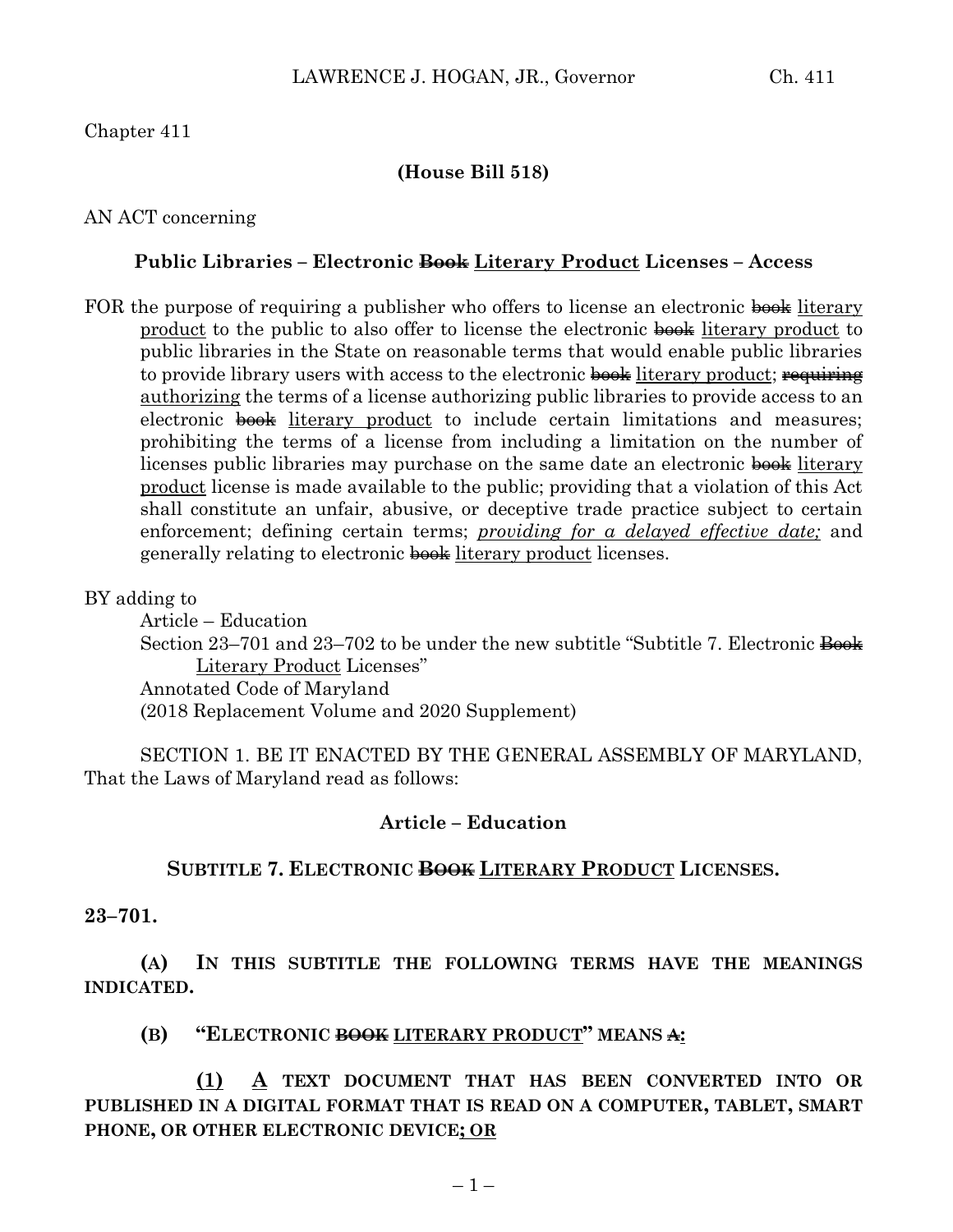**(2) AN AUDIO RECORDING OF A TEXT DOCUMENT, READ OUT LOUD IN A FORMAT THAT IS LISTENED TO ON A COMPUTER, TABLET, SMART PHONE, OR OTHER ELECTRONIC DEVICE.**

**(C) "PUBLISHER" MEANS A PERSON IN THE BUSINESS OF MANUFACTURING, PROMULGATING, AND SELLING BOOKS, AUDIO BOOKS, JOURNALS, MAGAZINES, NEWSPAPERS, OR OTHER LITERARY PRODUCTIONS, INCLUDING THOSE IN DIGITAL FORM, THAT CONSIST OF TEXT, IMAGERY, OR BOTH AUDIO RECORDINGS, OR ANY COMBINATION OF TEXT, IMAGE, AND AUDIO RECORDING.**

**(D) "UNFAIR, ABUSIVE, OR DECEPTIVE TRADE PRACTICES" HAS THE MEANING STATED IN § 13–301 OF THE COMMERCIAL LAW ARTICLE.**

**23–702.**

**(A) SUBJECT TO SUBSECTIONS (B) AND (C) OF THIS SECTION, A PUBLISHER**  WHO OFFERS TO LICENSE AN ELECTRONIC BOOK LITERARY PRODUCT TO THE **PUBLIC ALSO SHALL OFFER TO LICENSE THE ELECTRONIC BOOK LITERARY PRODUCT TO PUBLIC LIBRARIES IN THE STATE ON REASONABLE TERMS THAT WOULD ENABLE PUBLIC LIBRARIES TO PROVIDE LIBRARY USERS WITH ACCESS TO THE ELECTRONIC BOOK LITERARY PRODUCT.**

**(B) THE TERMS OF A LICENSE UNDER SUBSECTION (A) OF THIS SECTION SHALL MAY INCLUDE:**

**(1) A LIMITATION ON THE NUMBER OF USERS A PUBLIC LIBRARY MAY SIMULTANEOUSLY ALLOW TO ACCESS AN ELECTRONIC BOOK LITERARY PRODUCT;**

**(2) A LIMITATION ON THE NUMBER OF DAYS A PUBLIC LIBRARY MAY ALLOW A USER TO ACCESS AN ELECTRONIC BOOK LITERARY PRODUCT; AND**

**(3) THE USE OF TECHNOLOGICAL PROTECTION MEASURES THAT WOULD PREVENT A USER FROM:**

**(I) MAINTAINING ACCESS TO AN ELECTRONIC BOOK LITERARY PRODUCT BEYOND THE ACCESS PERIOD SPECIFIED IN THE LICENSE; AND**

**(II) ALLOWING OTHER USERS TO ACCESS AN ELECTRONIC BOOK LITERARY PRODUCT.**

**(C) THE TERMS OF A LICENSE UNDER SUBSECTION (A) OF THIS SECTION MAY NOT INCLUDE A LIMITATION ON THE NUMBER OF ELECTRONIC BOOK LITERARY PRODUCT LICENSES A PUBLIC LIBRARY MAY PURCHASE ON THE SAME DATE THE**